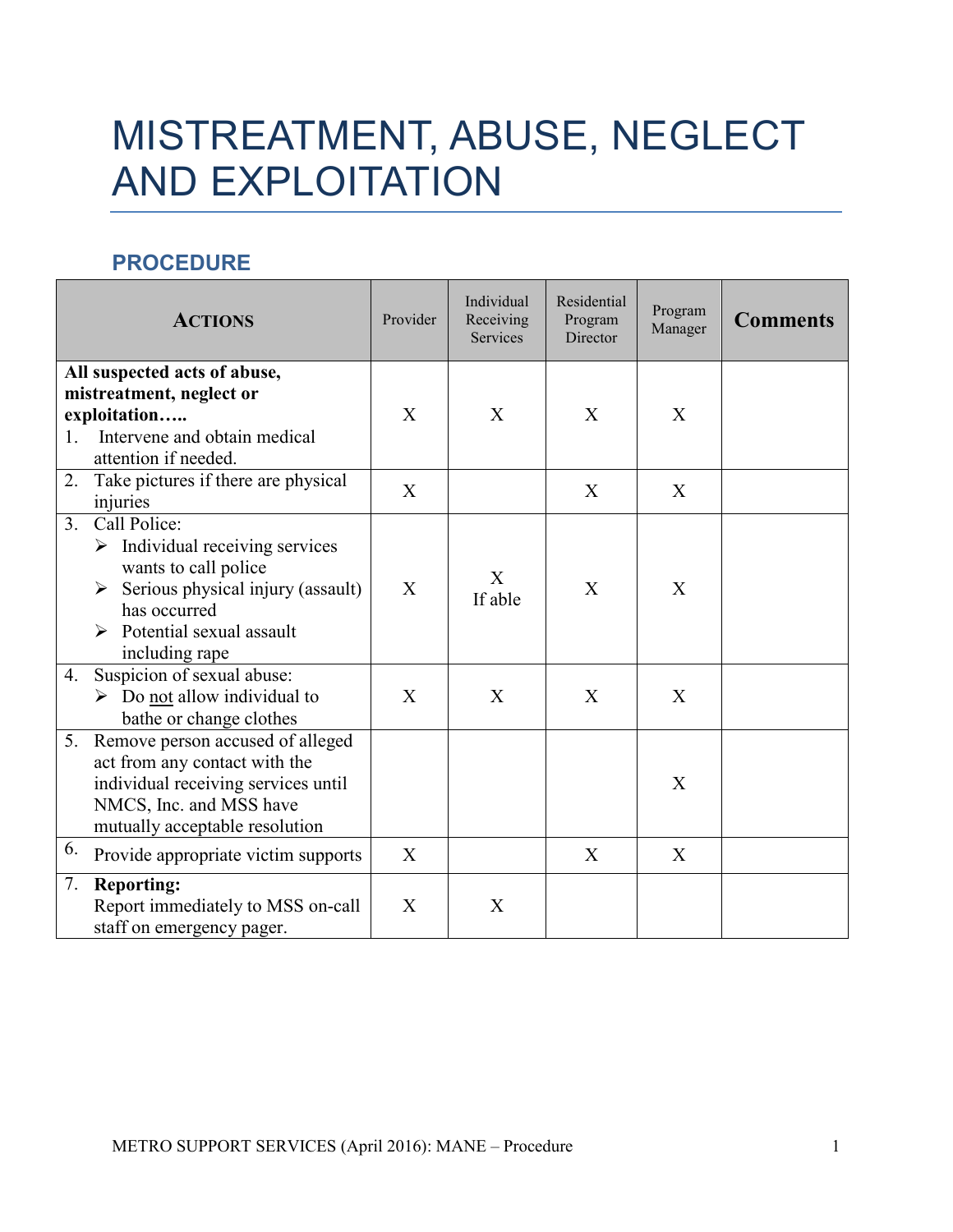| <b>ACTIONS</b>                                                                                                                                                                                                                                                                                                                                                                                              | Provider | Individual<br>Receiving<br><b>Services</b> | Residential<br>Program<br>Director | Program<br>Manager    | <b>Comments</b> |
|-------------------------------------------------------------------------------------------------------------------------------------------------------------------------------------------------------------------------------------------------------------------------------------------------------------------------------------------------------------------------------------------------------------|----------|--------------------------------------------|------------------------------------|-----------------------|-----------------|
| Record Information:<br>8.<br>Describing alleged abuse,<br>➤<br>mistreatment, neglect or<br>exploitation;<br>Listing caller and his/her<br>➤<br>location during business hours;<br>Describing immediate actions<br>➤<br>taken to ensure safety and<br>appropriate care                                                                                                                                       | X        |                                            | X                                  | X                     |                 |
| Write incident report (see<br>9.<br>procedure)                                                                                                                                                                                                                                                                                                                                                              | X        |                                            |                                    | X                     |                 |
| 10. Contact North Metro Community<br>Services Resource Coordination at<br>303.252.7199                                                                                                                                                                                                                                                                                                                      |          |                                            | X                                  | X<br>On call<br>staff |                 |
| 11. MSS will ensure prompt reporting<br>to authorities including local Police<br>and Department of Social Services,<br><b>Adult Protective Services Crisis</b><br>Hotline Unit, if applicable.                                                                                                                                                                                                              |          |                                            | X                                  | X                     |                 |
| 12. Contact MSS Director as soon as<br>possible, but within 24 hours of<br>report                                                                                                                                                                                                                                                                                                                           |          |                                            |                                    | X                     |                 |
| 13. Contact guardian or authorized<br>representative within 24 hours of<br>report                                                                                                                                                                                                                                                                                                                           |          |                                            | X                                  | X                     |                 |
| 14. MSS will ensure prompt action to<br>protect the safety of the<br>person/persons receiving services<br>as determined necessary by the<br>agency or Community Center<br>Board. Actions may include, but<br>are not limited to removing the<br>person from his/her residential or<br>day program setting and/or<br>removing or replacing the staff, if<br>applicable.<br>15. Deliver written report to MSS |          |                                            |                                    |                       |                 |
| program manager within 24 hours<br>of verbal report, or on the next<br>working day if incident occurred on<br>a weekend                                                                                                                                                                                                                                                                                     | X        |                                            |                                    |                       |                 |